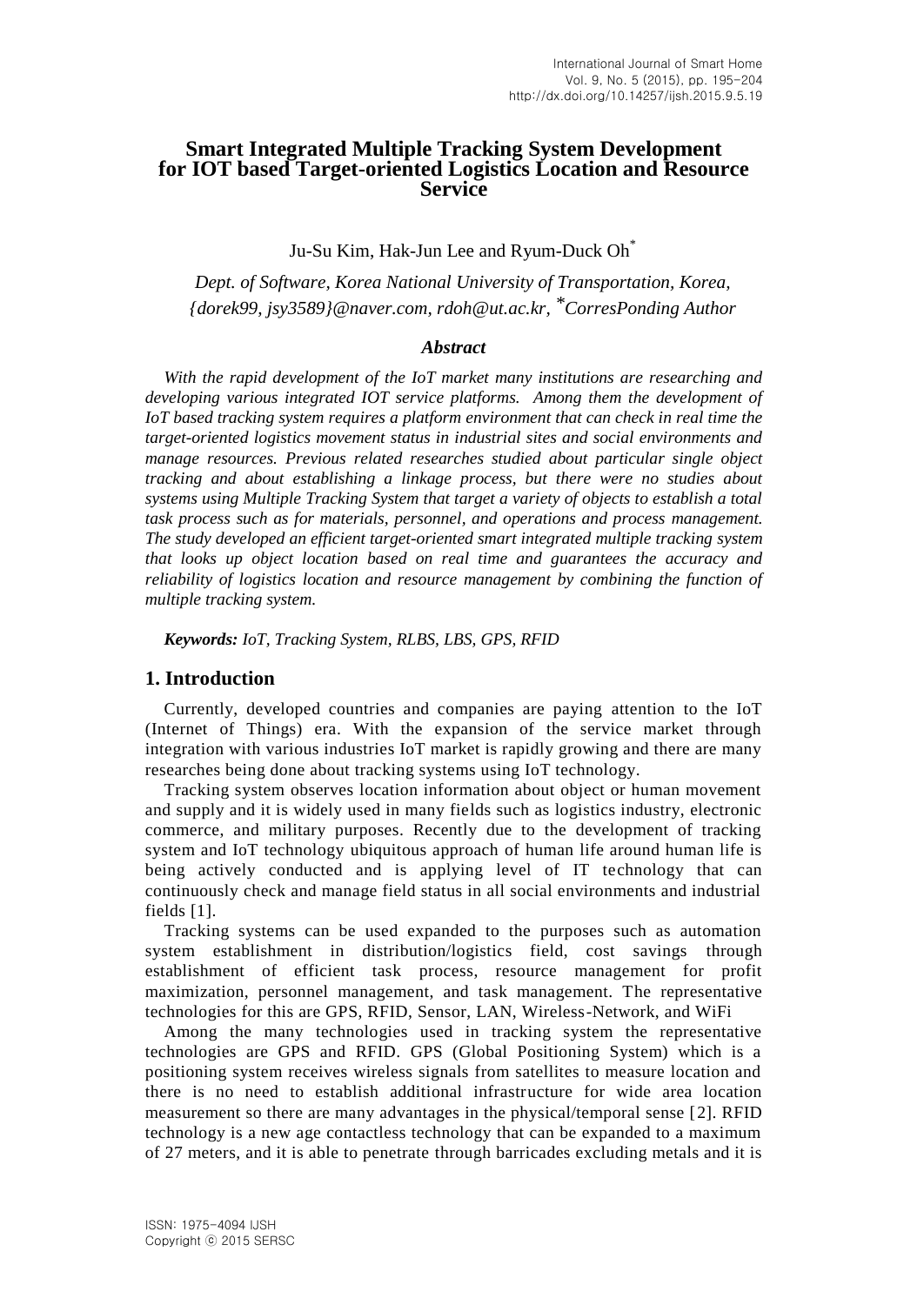currently in the spotlight because it is not limited to the information and communication field and because can be applied to various fields such as logistics, distribution, supply chain, transportation, and environment [3].

Also in addition to development of wireless Internet Technology and rapid development of mobile terminal device technology, Location Based Services, LBS is largely increasing. Accordingly, location recognition technology has become an essential factor in providing these services, and through integrating tracking system there is need for this type of location measurement technology in many applications such as prevention of lost children and freight tracking [4, 5].

Therefore the study uses GPS, RFID, LAN, Wireless-network, and WiFi technology to establish a Real-Time Tracking System based on RLBS(Real-Time Location Based Service) and suggests Smart integrated multiple tracking system. Based on the suggestion the study suggests a smart integrated multi tracking system that can manage and supervise on the field and remotely through daily task scheduling and check sheets at the Distribution / Logistics / Construction field, which can increase task efficiency through material supply in discharge management, and which can strengthen competitiveness.

# **2. Related Research**

To develop an integrated multi tracking system the study conducted investigation on the problems the previous system had through establishment of development plan and information research, and to solve the corresponding limitations the study conducted research on developing smart integrated tracking system based on IoT, RTLS, and RFID.

In Proceeding of The Korean Institute of Maritime Information Communication Sciences a research was done about managing such things as the quantity of goods loaded, product information, delivery status, and missing item status, and managing web of goods distribution process by receiving location information from GPS then linking information such as Real-Time location information about the goods loaded, distribution path, and area of production with Google Maps [6].

According to M.S. Theses there was a research for efficient management of containers in container storage yards through using location tracking techniques using GPS and using Wireless Data communication technique to enable through interface module checking of vehicle location on maps [7].

There was research on managing resources according to task function and process by linking PDA and PMIS systems with wireless, checking work location of the site through attached RFID information on each material, figuring out materials management flow in the construction factory using RFID, and by analyzing current material management process [8].

There was research on establishing a system that figures out information by attaching RFID based RTLS tags for indoor location positioning with previous tracking system and monitors in Real-Time the location of an object using GPS in outdoor location[9].

tracking system related research about using RTLS (Real Time Location System) rather than GPS to attach tags on objects or things to track location in Real-Time[10].

There was research about a tracking system that manages distribution process of goods by managing product information of the goods loaded onto vehicles, quantity, and delivery status, and linking information with Google Maps such as Real-Time production area, location information, and distribution path by receiving GPS information from vehicles [11, 12].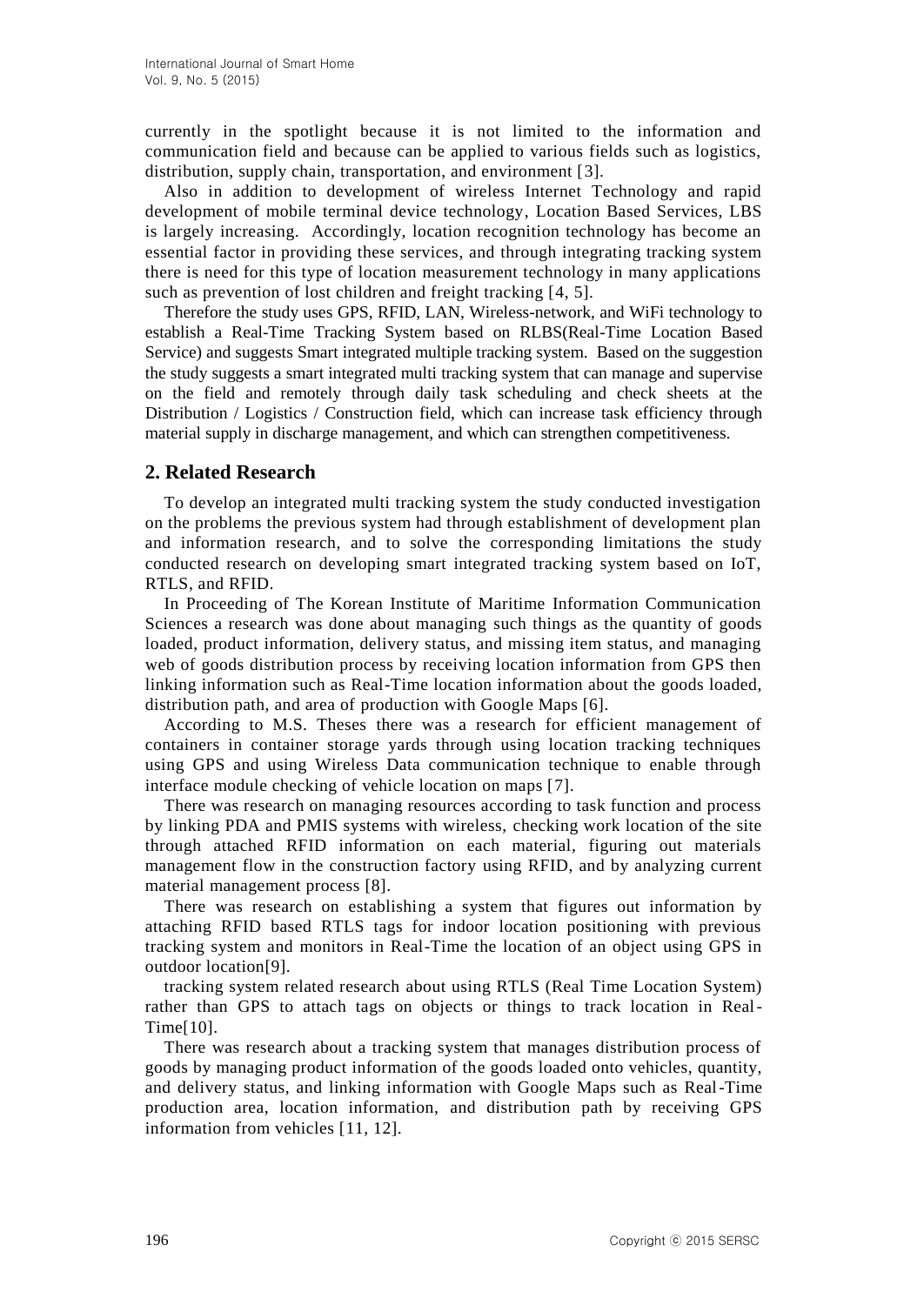There was research that enabled checking the location of vehicles through interface module as a location tracking technique utilizing GPS and Wireless Networks for efficient container management in harbor Container Storage yards based on logistics support system [13].

## **3. System Configuration of Smart Integrated Multi Tracking System**

The study developed Smart integrated multiple tracking system which is a system that manages and supervises personnel and material at logistics companies and intelligently tracks location of goods that remotely manages and supervises on site personnel and work status through task scheduling and check sheet and increases task efficiency through management of stocking and shipment of goods.

The system largely consists of integrated collection server for DB construction and data analysis, integrated administrator PC for attendance management and report management, goods management PC for goods management, and mobile device for task management. The main functions are attendance management, goods management, task management, and report management. Figure 1 shows the configuration of the Smart Integrated Multi Tracking System.





### **3.1. Integrated Object Movement Information Collection Server**

At the collection server onsite work status is received from onsite worker mobile device, collects warehouse history from inventory management PC and sends inventory shipping history. Also databases about inventory management, onsite work management, and worker management information are established, and the server is composed of worker schedule management server, report information collection server, and GPS information collection server. The block diagram of collection server is represented by Figure 2, and the flow chart is represented by Figure 3.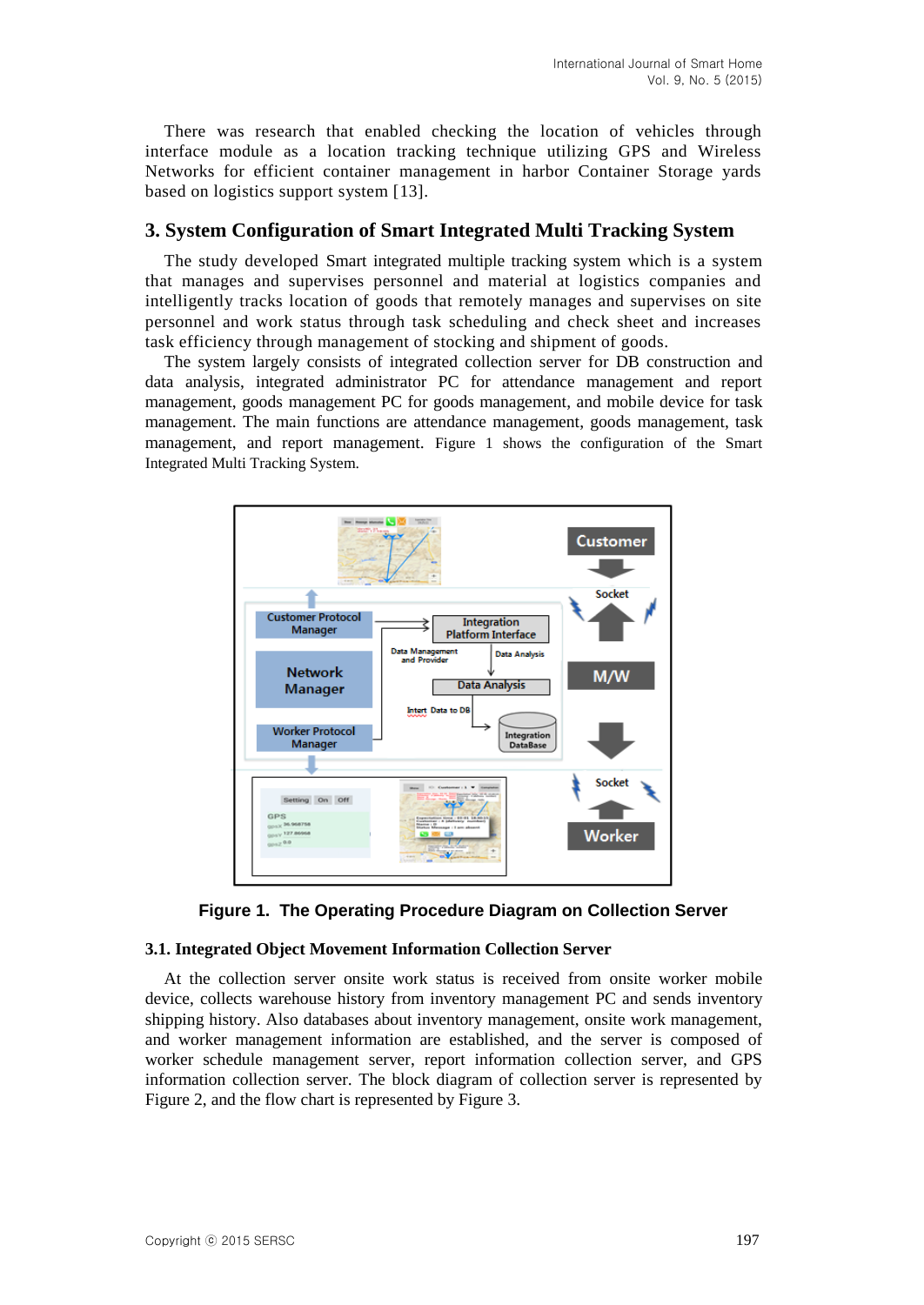

**Figure 2. The Structure of Integrating Collection Server**



## **Figure 3. The Operating Procedure of Collection Server**

### **3.2. Integrated Operations Manager Perspective Task**

Administrator PC that conducts attendance management and report management functions is composed of worker attendance and management information monitoring program, work management status monitoring program, materials management status monitoring program, Open GIS based worker location monitoring program, attendance management device communication program, and worker registration management program. GPS information tracking program operation flow chart is represented by Figure 4.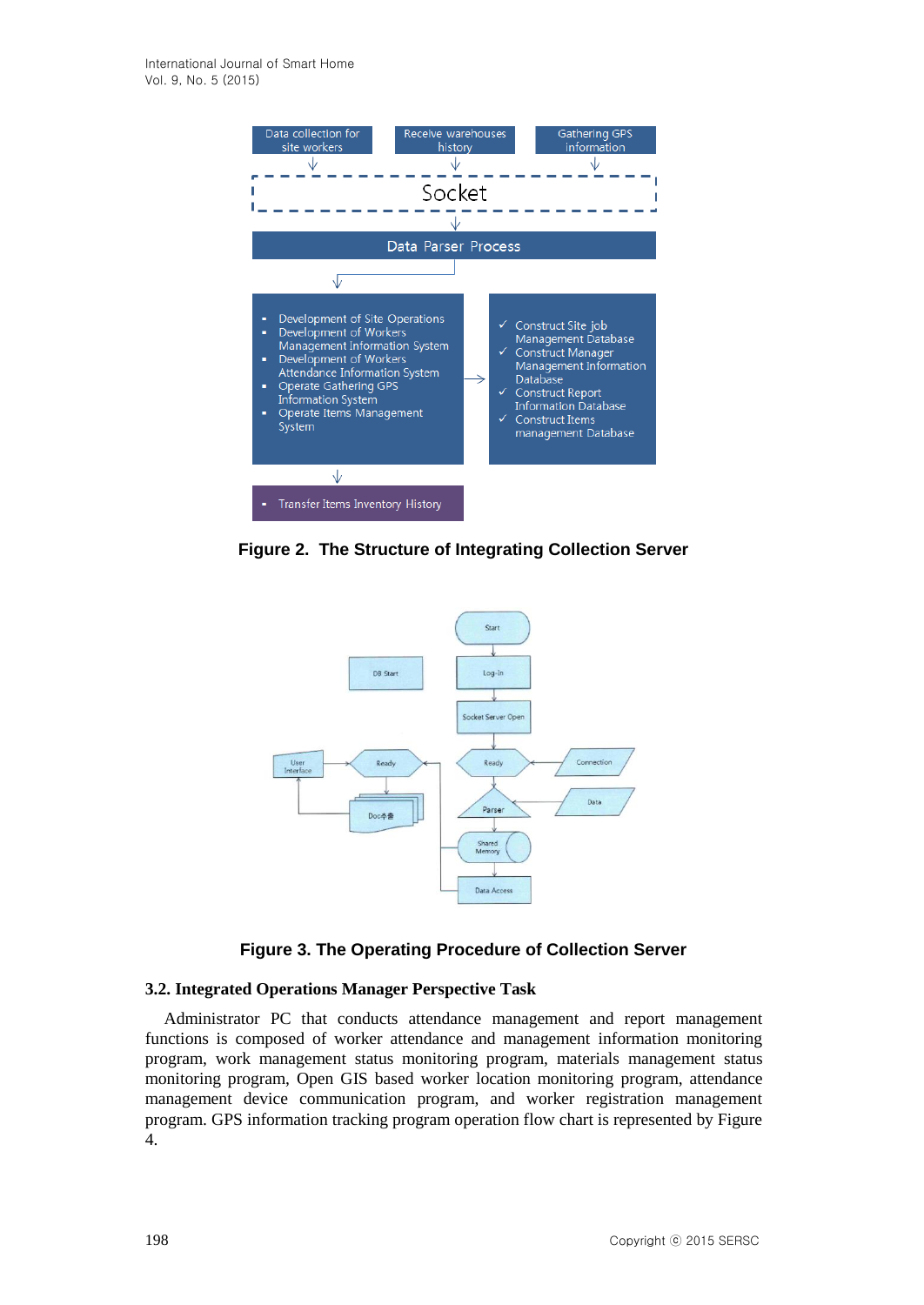

# **Figure 4. GPS Information Tracking Operation**

## **3.3. Integrated Inventory Management Perspective Task**

Integrated inventory management PC that performs inventory management function is composed of inventory management status monitoring program, inventory collections and payments management program, inventory management program for mobile tablets, and barcode reader communication program. Figure 5 represents the integrated inventory management perspective task configuration.



## **Figure 5. Task Configuration as View of Integrated Inventory Management**

### **3.4. Mobile Device Operating Procedures**

Mobile device is composed of inventory usage management app program, GPS communication program, remote data transmission program using WCDMA communication, worksite photo information collection and server transmission program, barcode reader communication program, worker management and Log-In/Out program, and daily checklist writing app program for reports. Figure 6 represents the mobile device app module operation algorithm.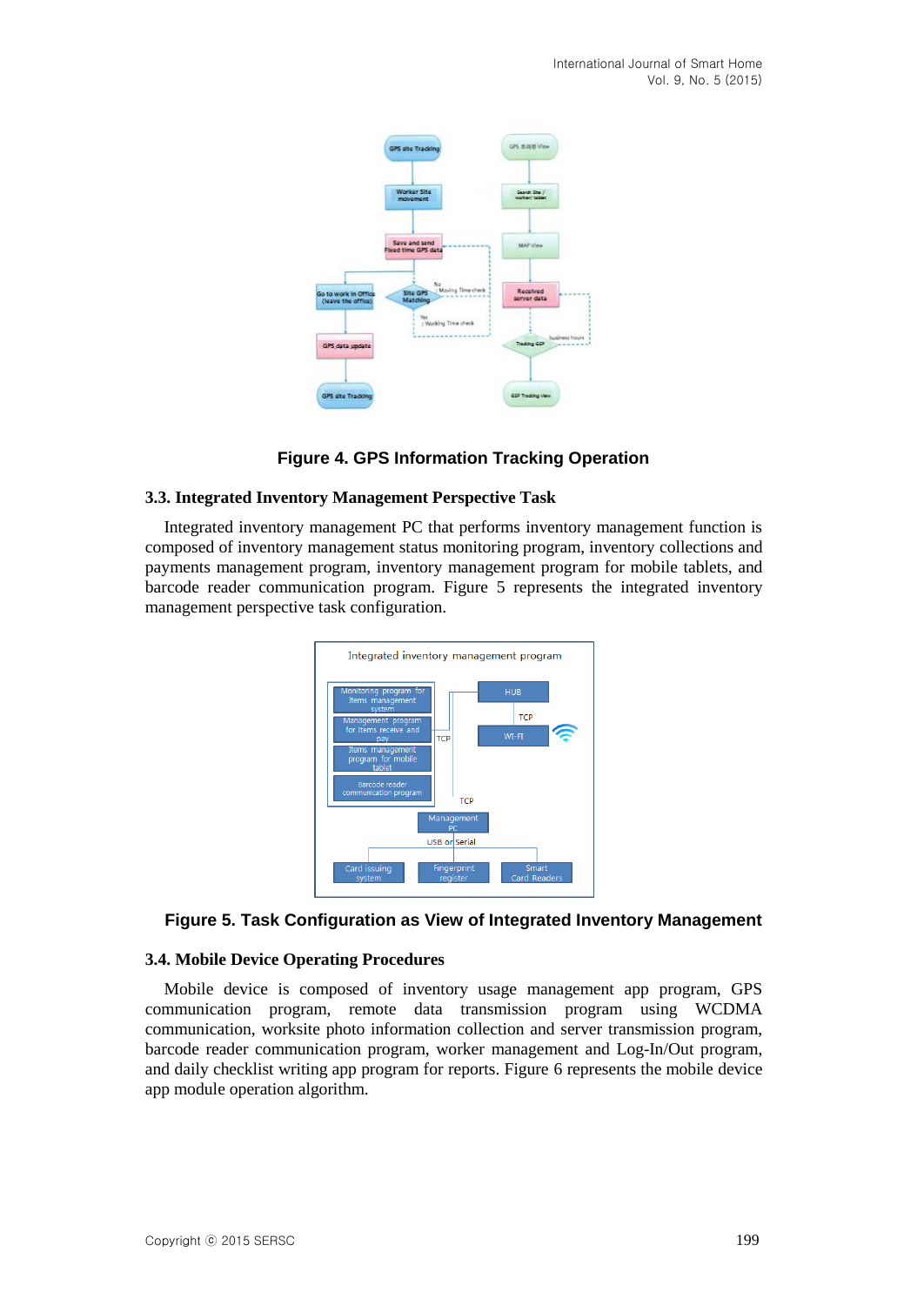

**Figure 6. Operation Algorithms on the Mobile Device App** 

# **4. Configuration and Function of Smart Integrated Multi Tracking System UI**

Figure 7 represents the composition of main UI and because there are menus such as worker management, attendance management, inventory management, and GIS, it is possible to monitor integrated multi tracking.



**Figure 7. The UI Structure of Multi Tracking System**

## **4.1 Integrated Administrator Perspective Client Configuration**

The integrated administrator PC program enables remote work instruction to workers and by using the drop down view by date, site, and manager it can simultaneously monitor workers through multi tracking and it is possible to monitor detailed content of such things as manager work time, movement path, and allocated work. Figure 8 is the UI configuration of integrated administrator program.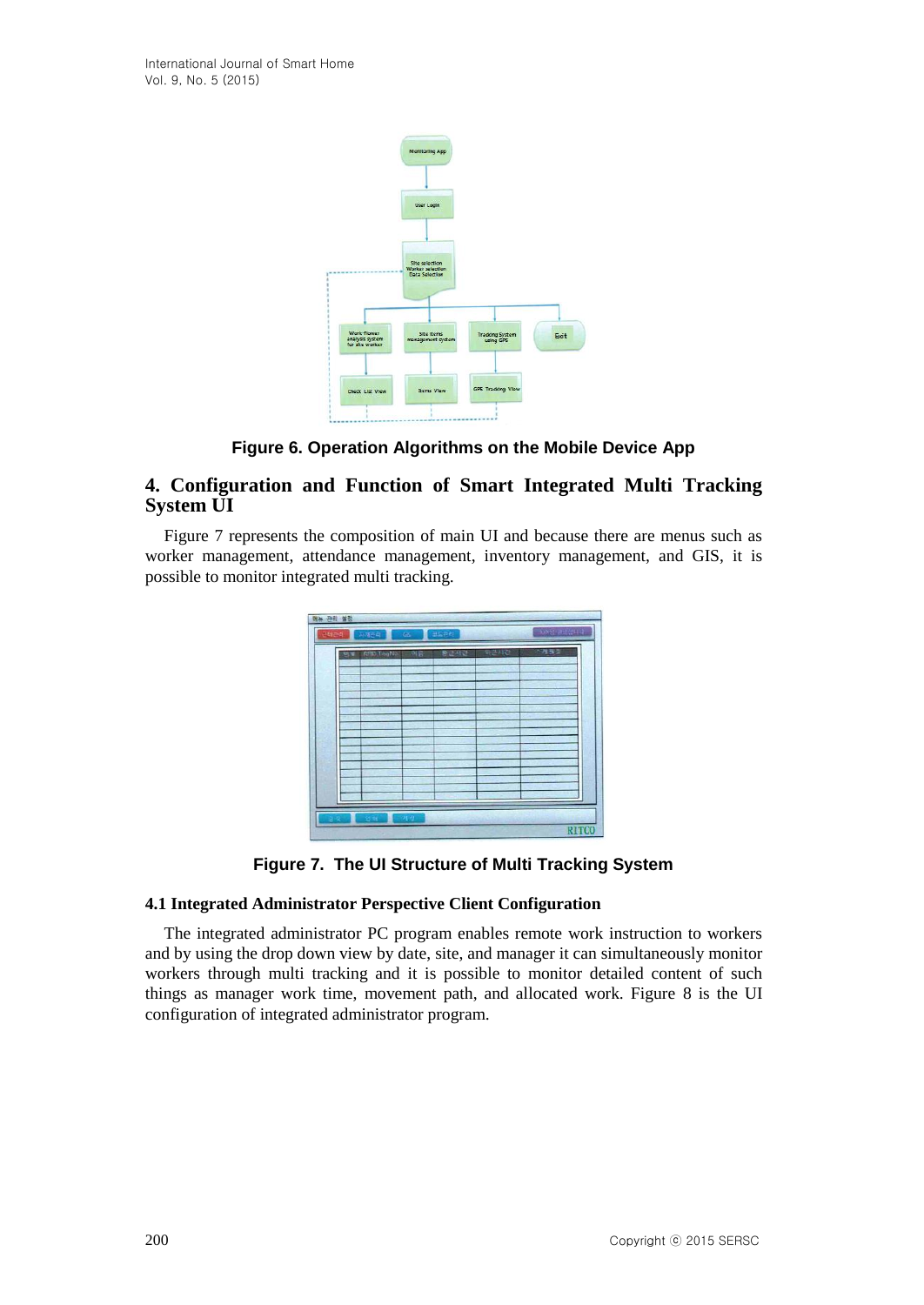|                |              | integrated administrator program |                 |               |                                |                              | Woming deal   20140 029<br>Cay Mattacaur's Crista<br>Die kanie seder von deutsch- (1) |  |  |
|----------------|--------------|----------------------------------|-----------------|---------------|--------------------------------|------------------------------|---------------------------------------------------------------------------------------|--|--|
|                | Worker       | <b>Attendance</b>                | <b>Ge boost</b> | <b>Market</b> | <b>Work</b>                    | 19:32:07                     |                                                                                       |  |  |
|                | AM           | 14,32,27                         | 29.25.52        | <b>SUMMER</b> | <b>Sydney</b>                  |                              |                                                                                       |  |  |
|                | Act of       | 14:30:39                         | 16:31:13        |               | <b>Submuk Subcavet</b>         | Wolker                       |                                                                                       |  |  |
|                | Ada          | 14.35-42                         | 14.70.15        |               | <b>ED Grecial - ED Encevel</b> | The hour for reporting Inder |                                                                                       |  |  |
|                | two          | 18.30.45                         | 14.71.21        |               | <b>IS-formal El-Entered</b>    | The closing hour inter       |                                                                                       |  |  |
|                | twee         | 14:30:45                         | 14.71.19        |               | <b>EL-Special EL-Excellent</b> |                              |                                                                                       |  |  |
|                | Catal        | 14.35.47                         | 1631-23         |               | <b>Sidense: Eldwaren</b>       |                              | Worker Code . (01-Species-quality 14)                                                 |  |  |
|                | Charge       | 14, 35, 49                       | 04/23/28        |               | <b>ISSand Eldstand</b>         |                              | Wink Code 01 Excellent<br>킈                                                           |  |  |
|                | Dick         | 14.30.53                         | 19.31.15        |               | <b>Enforced: Enforced</b>      |                              |                                                                                       |  |  |
|                | <b>City</b>  | 14/30/58                         | 14/31/24        |               | <b>Schend</b> St-Escaust       | <b>El tierdace</b>           | <b>Blacker</b>                                                                        |  |  |
| u              | <b>No</b>    | 14.35.56                         | 14.71.27        |               | <b>Silvered St Exceld</b>      |                              |                                                                                       |  |  |
| 11             | <b>Hale</b>  | 14:30:51                         | 14/11/29        |               | Et-Special: 61-Excelent        |                              |                                                                                       |  |  |
| $\mathfrak{u}$ | <b>Jack</b>  | 14.30.57                         | 14.71.09        |               | <b>IS-force El-Externt</b>     |                              |                                                                                       |  |  |
| u              | m            | 14:30:58                         | 14,71.53        |               | <b>Eulowood</b> Stiftsman      |                              |                                                                                       |  |  |
| 14             | im           | 062001                           | 14,70.51        |               | <b>Informal</b> Illifaceut     |                              |                                                                                       |  |  |
| zb             | <b>Nodus</b> | 14,71,82                         | 14.20.95        |               | <b>It-Security St Encount</b>  |                              |                                                                                       |  |  |
| <b>M</b>       | hada         | 14,5104                          | 14.71.39        |               | <b>Informé Indicate</b>        |                              |                                                                                       |  |  |
| w              | <b>Price</b> | 142105                           | 14.31.40        |               | It-layed It-Crownt             |                              |                                                                                       |  |  |
| u              | <b>Sec</b>   | 04.24.08                         | 14, 11, 42      |               | 11-Special: 71-December        |                              |                                                                                       |  |  |
| ٠              | <b>Salva</b> | 14,7612                          | 3631/66         |               | <b>Infante</b> Stibour         |                              |                                                                                       |  |  |

**Figure 8. UI Configuration for Integrated Administrator**

### **4.2 Integrated Inventory Management Perspective Client Configuration**

Integrated inventory management program enables tracking movement path of inventory within warehouse, and by using drop down view, by date, site, and characteristic can see simultaneously various inventory detailed status or location through multi tracking, and can check detailed functions such as future inventory predicted movement path and inventory sticking and shipping predicted dates, and also by linking with integrated worker PC program it can allocate inventory to the worker. Figure 9 represents the integrated inventory management program UI configuration.

|           |               | integrated inventory management<br>program | Working day: 120 4111<br>Cap Mahanavar's Coutur<br><b>Say kame under construction</b> |               |                                |                              |                                    |
|-----------|---------------|--------------------------------------------|---------------------------------------------------------------------------------------|---------------|--------------------------------|------------------------------|------------------------------------|
| m         | <b>Minda</b>  | Attendance                                 | <b>So home</b>                                                                        | <b>Worker</b> | <b>Work</b>                    | 19:32:07                     |                                    |
|           | <b>Ala</b>    | 18,3137                                    | 19,22.53                                                                              |               | <b>Schmar Schnack</b>          |                              |                                    |
|           | Act of        | 14:30:39                                   | 19.21.12                                                                              |               | <b>St-Special St-Excellent</b> | <b>Worker</b>                |                                    |
|           | Ada           | 14.35.42                                   | 14.70.05                                                                              |               | Stonie Stound                  | The hour for reporting : now |                                    |
|           | <b>Sand</b>   | $(4.30 - 4)$                               | 14.70.21                                                                              |               | <b>St-Senate ELEvident</b>     | The classis hour: now        |                                    |
|           | <b>Toris</b>  | 14.35.45                                   | 14:31:19                                                                              |               | <b>Sylance</b> St-boxet        |                              |                                    |
|           | Cars          | 14.30.47                                   | 14.71:23                                                                              |               | <b>It-Senat: Es-Excelent</b>   |                              | Worker Code   R1-Special-quality = |
|           | <b>Chang</b>  | 14.35.49                                   | 14.51-16                                                                              |               | ISSantal: ESExtered            |                              | Work Code 201 Excellentor<br>×.    |
|           | <b>Dift</b>   | 14.30.53                                   | 19.71.18                                                                              |               | In factor - El discount        |                              | <b>Colore</b>                      |
|           | <b>Dh</b>     | 14:30:54                                   | 14.31.24                                                                              |               | Es-Sancel- El-Encavet          | <b>El</b> Atenderon          |                                    |
| ٠         | <b>Film</b>   | 14,35.56                                   | 14.71.27                                                                              |               | <b>Stanish Stillcover</b>      |                              |                                    |
| <b>is</b> | <b>Hallen</b> | 14,30-51                                   | 1470.29                                                                               |               | <b>Strippian: Stributed</b>    |                              |                                    |
| 12        | <b>Jack</b>   | 14:30:57                                   | 143125                                                                                |               | <b>ELONGA DI BARAR</b>         |                              |                                    |
| s         | her.          | 18.30:59                                   | 14,21:12                                                                              |               | ELONIA 21-Excelet              |                              |                                    |
| 16        | <b>Sept</b>   | 14,7101                                    | 14,70.51                                                                              |               | <b>Different Stiffwarent</b>   |                              |                                    |
| m         | <b>Hutu</b>   | 14.51.02                                   | 14,72.36                                                                              |               | <b>IS Special ES Chokut</b>    |                              |                                    |
| ×         | w             | 14,5104                                    | 14.71.79                                                                              |               | <b>It-force: Et-focaust</b>    |                              |                                    |
| o         | <b>Photo</b>  | 14:31:06                                   | 14.71.40                                                                              |               | <b>Il-lantal</b> El-Cromet     |                              |                                    |
| ×         | <b>Tata</b>   | 14,31.08                                   | 14,7142                                                                               |               | <b>SS Genius</b> St Excellent  |                              |                                    |
| ×         | <b>Salton</b> | 14,31.10                                   | 14.31.48                                                                              |               | Th Grecial 41 Cells af         |                              |                                    |

**Figure 9. UI Configuration of Integrated Inventory Management**

# **4.3 UI Configuration and Features for Mobile Device Operation**

Mobile device can be a means of workers receiving work instruction from managers, and it can be a means of communication with the customers allocated to the workers. The worker sends his location information through GPS communication so the manager can very accurately and periodically receive worker task status report, and the manager can do integrated management through mobile device such as giving work instructions. Using the information on delivery inventory list and delivery location allocated to them the worker performs their task. Figure 10 is the app's primary log-in screen and when the worker logs in the worker can check their current location and simple task list. Figure 0 is the initial UI screen that the worker logs in and sends current location.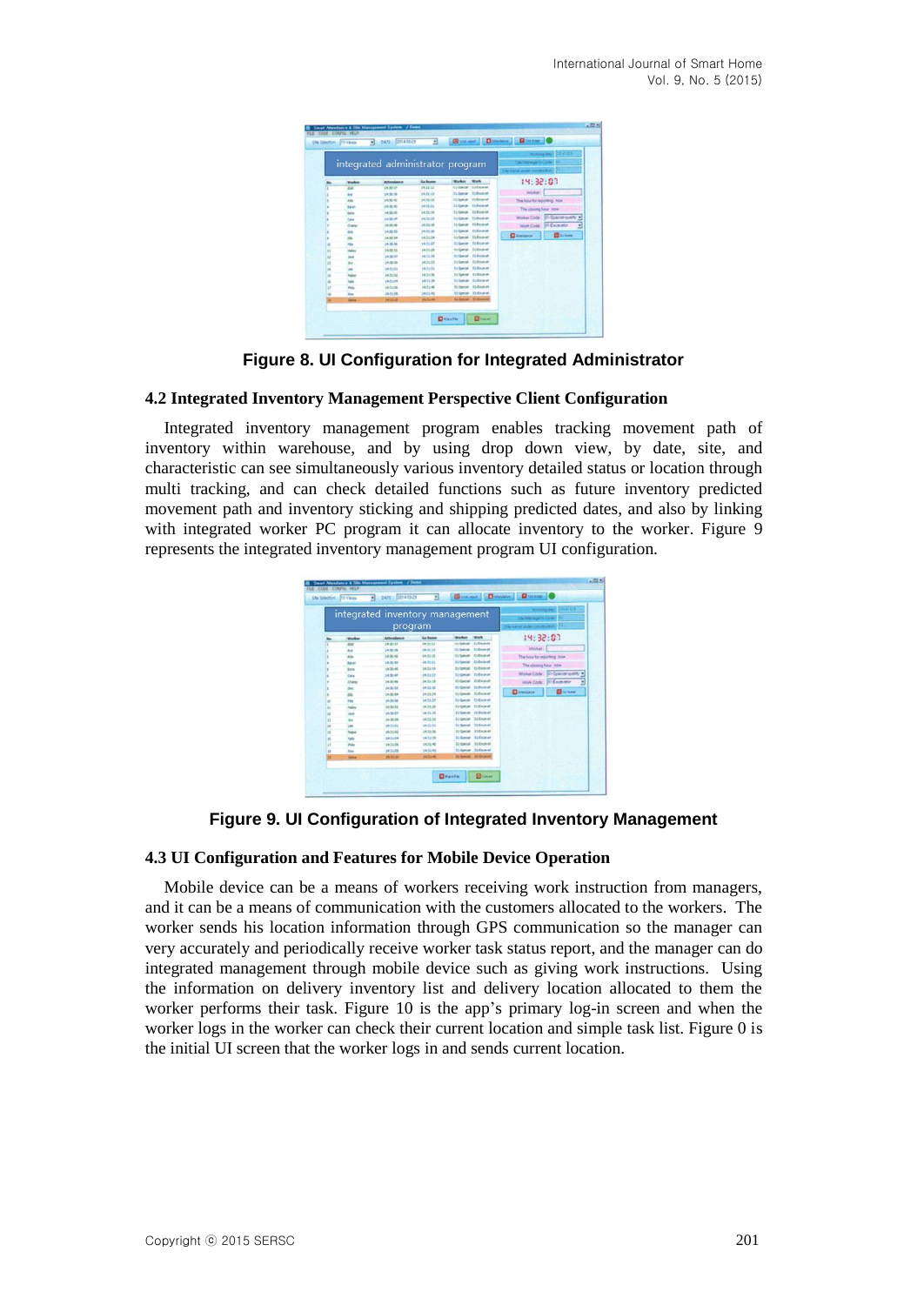

**Figure 10. The App's Primary Log-in Screen**

**4.3.1. GUI Structure of Mobile Device App :** The worker efficiently manages inventory through onsite checklist viewing and recording, and by coordinating tasks with other workers, efficiently performs tasks. The UI composition includes Search methods, search period, search terms, search order, and sorting method, and using the corresponding function, inventory can be searched in various ways. Figure 11 is mobile device app program.



**Figure 11. CASE: the Function of Mobile Device App**

# **5. Conclusion**

In recent years, many services and systems using tracking system have emerged in many different fields. However, the existing tracking systems have many limitations due to the error associated with real-time movement location and the simple system functions.

This paper developed a highly functional, highly efficient smart multiple tracking system for more accurate and reliable logistics transportation while resolving the aforementioned problems.

One of the unique features of this system is to reduce of real-time movement location errors, the most prominent problem of the existing systems, by advancing the system with complex sensors rather than simply tracking location with GPS. Moreover, this system resolved the problem of conducting management task manually after confirming GPS location in the existing systems by allowing for bidirectional communication without any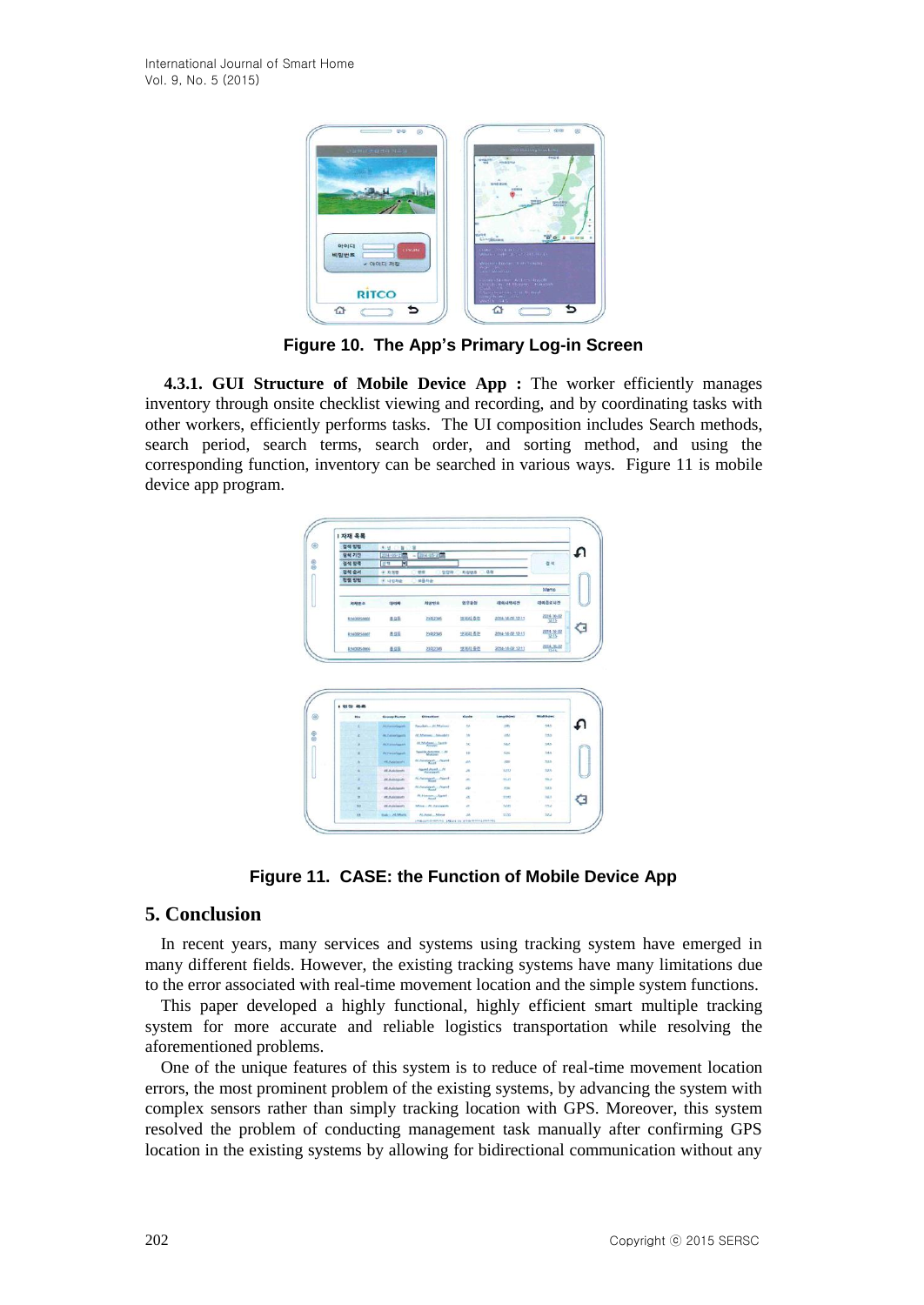#### restriction.

#### **Acknowledgements**

"This research was supported by the MSIP(Ministry of Science, ICT and Future Planning), Korea, under the C-ITRC(Convergence Information Technology Research Center) (IITP-2015-H8601-15-1008) supervised by the IITP(Institute for Information  $\&$ communications Technology Promotion and this research was financially supported by the Ministry of Education (MOE) and National Research Foundation of Korea(NRF) through the Human Resource Training Project for Regional Innovation (No. 2014H1C1A1066414)."

### **References**

- [1] J.-S. Kim, C.-U. Lee, R.-D. Oh, "Development of the Intelligent Facility Monitoring System based on M2M", Advanced Science and Technology Letters, vol.62, **(2014)**, pp.17-20.
- [2] S. Son, J. Baik, Y. Baek, "IEEE 802.11-based Power-aware Location Tracking System", Information Security Journal, vol.37B, no. 7, **(2012)**.
- [3] K. Oh, J. Song, "A study on the Constrction Materials Management using RFID", Journal of academiaindustrial technology , vol.11, no.1, **(2010)**, pp. 242-249.
- [4] K. Gwangyeol, P. Inhwan I m Yirang, 585 H. Aeran, K. Jinyoung, S. Yoan, "Recent Trends in locationbased services", Information and Communication: Journal of Korea Information and Communications, vol. 28, **(2011)**.
- [5] J. Gumin, C. Wansik, "Smart phone location-based services (LBS) technology trends", TTA journal, no. 130, **(2010)**.
- [6] D.-C. Hurm, K.-Y. Lee, "Design and implementation of Physical Distribution Management System Using RFID and GPS", Proceeding of The Korean Institute of Maritime Information Communication Sciences **(2007)**, pp.441-444.
- [7] C.-W. Yu, "Positioning and Management System for Business Logistics by GPS", M.S. Theses, University of Incheon, **(2004)**.
- [8] J.-H. Song, K.-S. Oh, C.-H. Han, "The Construction Material Management System using RFID", Korean Society of Design Science, pp. 480-481, **(2010)**.
- [9] D.-J. Park and Y.-B. Choi, "Implementation of Ubiquitous Port Operation System Using RTLS", Proceeding of The Korean Institute of Maritime Information Communication Sciences, vol.06, no.12, **(2006)**, pp.128-135.
- [10]. D.-C. Hurm, K.-Y. Lee, "Design and implementation of Physical Distribution Management System Using RFID and GPS", Proceeding of The Korean Institute of Maritime Information Communication Sciences, **(2007)**, pp.441-444.
- [11] J.-S. Kim, U. Jamshid, D.-H. Kim, C.-U. Lee, R.-D. Oh, "Development of Smart Safety Management System using IoT based assistant equipment for Industrial Fields", vol.23, no. 1, **(2015)**.
- [12] U. Jamshid, J.-S. Kim, C.-U. Lee, R.-D. Oh, "The Smart Work Application Service for Contextawareness of Mobile Object based on IoT", Asia Workshop on Convergence Information Technology, **(2014)**.
- [13] O. Amon, U. Jamsid, Yusupov, C.-U. Lee, R.-D. Oh, "The Smart Utility Monitoring System for Industrial Safety and Enhancement on the IOT Technology ", Int'l Conference on Smart Media Applications, **(2014)**.
- [14] H.-J. Lee, J.-S. Kim, U. Jamshid, M.-K. Han, R.-D. Oh, "The Development of an Intellectual Tracking App System based on IoT and RTLS", Advanced Science and Technology Letters, vol.85, **(2015)**.